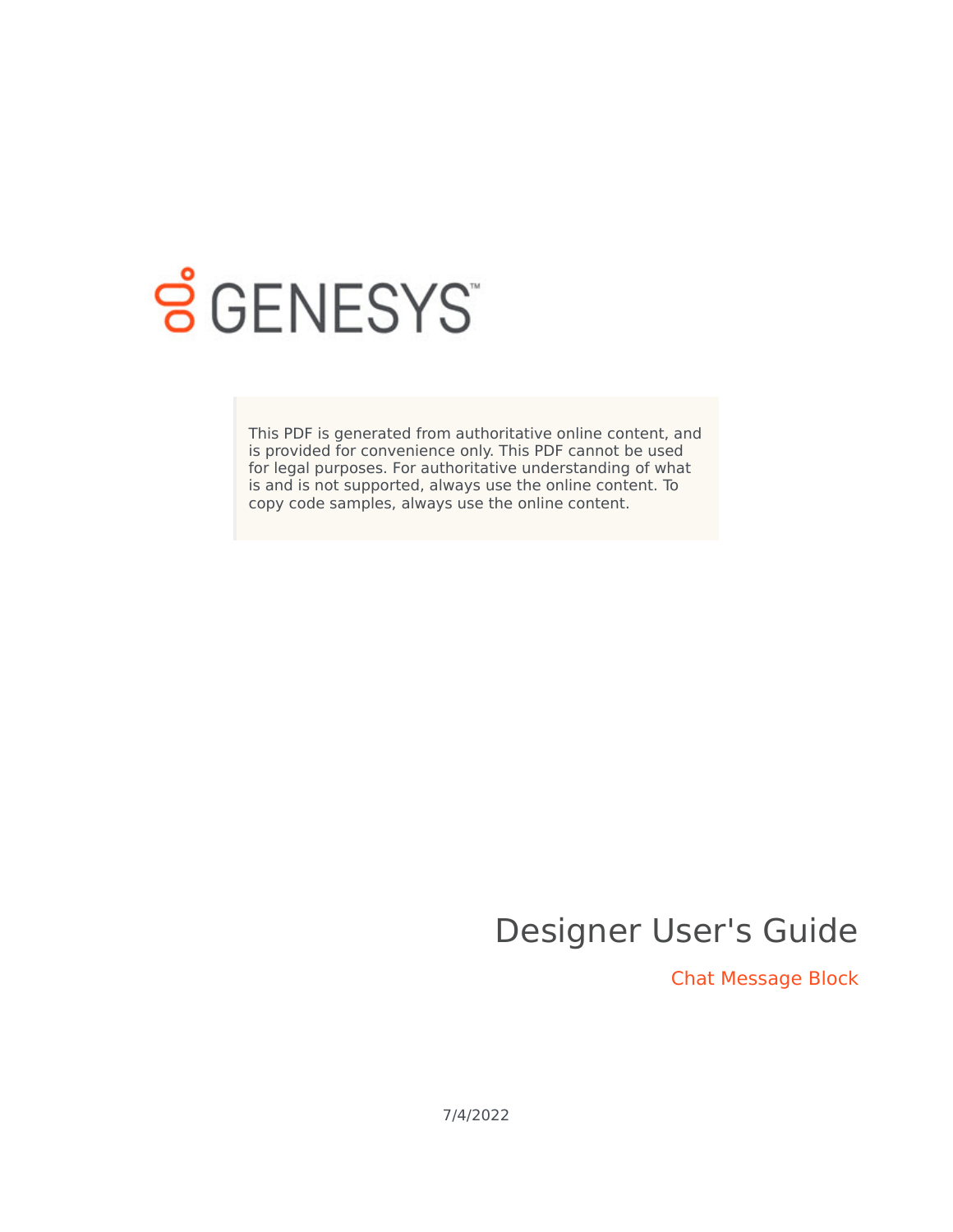# Contents

- 1 [Messages tab](#page-2-0)
- 2 [Field Codes tab](#page-3-0)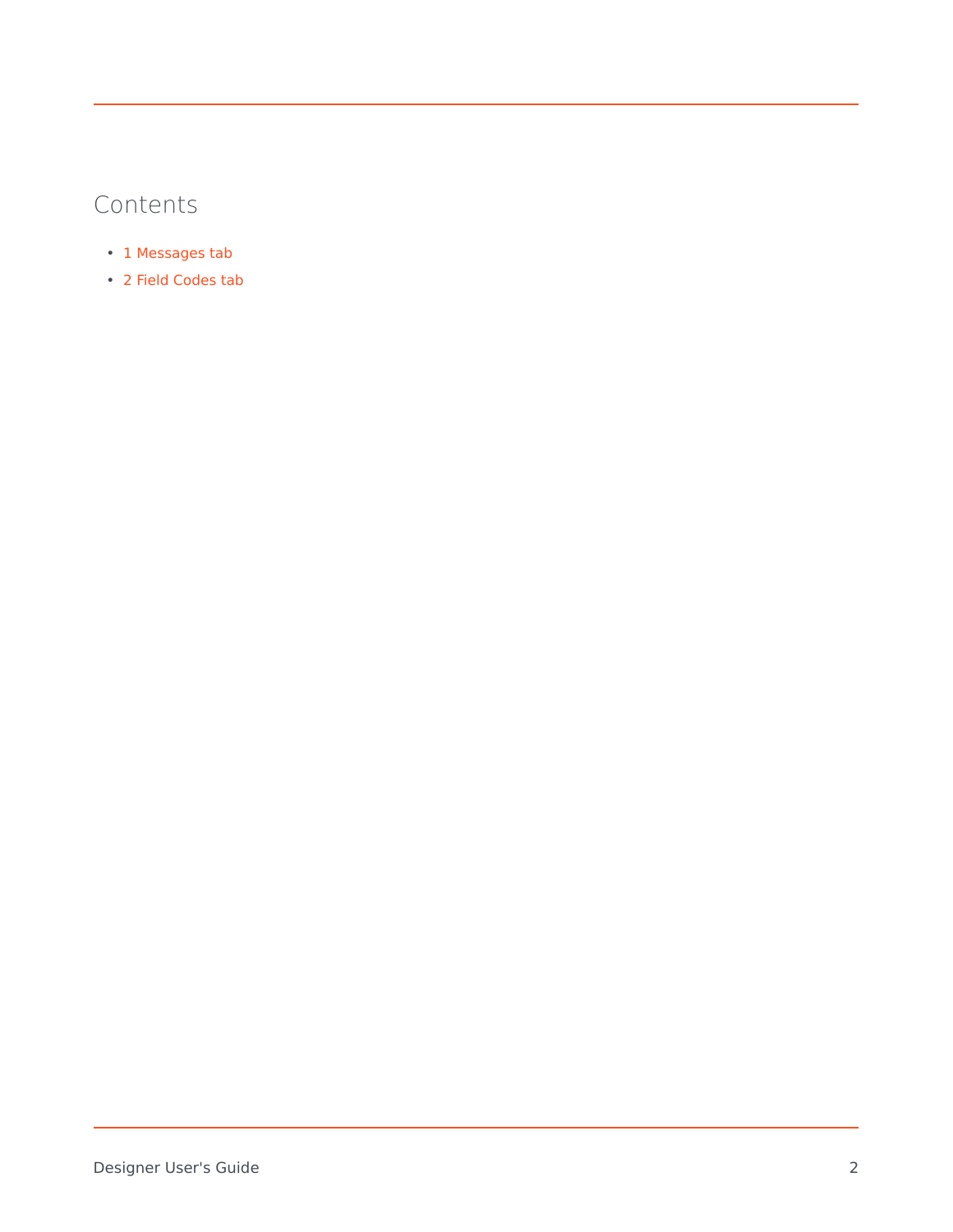

•

• Administrator

Use this block to send a chat message to a contact.

#### **Related documentation:**

You can use the **Chat Message** block to send a chat message to a contact. You can create a custom plain text message, or use one of the standard responses.

This block can also be used as a busy treatment.

### <span id="page-2-0"></span>Messages tab

Use the **Messages** tab to add and manage chat messages.

Select **Text** if you are writing a custom text message. Enter the message in the **Value** field.

If you want to specify the value with a variable, select **Var** and choose the appropriate variable.

Select **Message** if you want to use a standard response. Click the "picker" icon to open the Chat Resource Set and select the message you want to use.